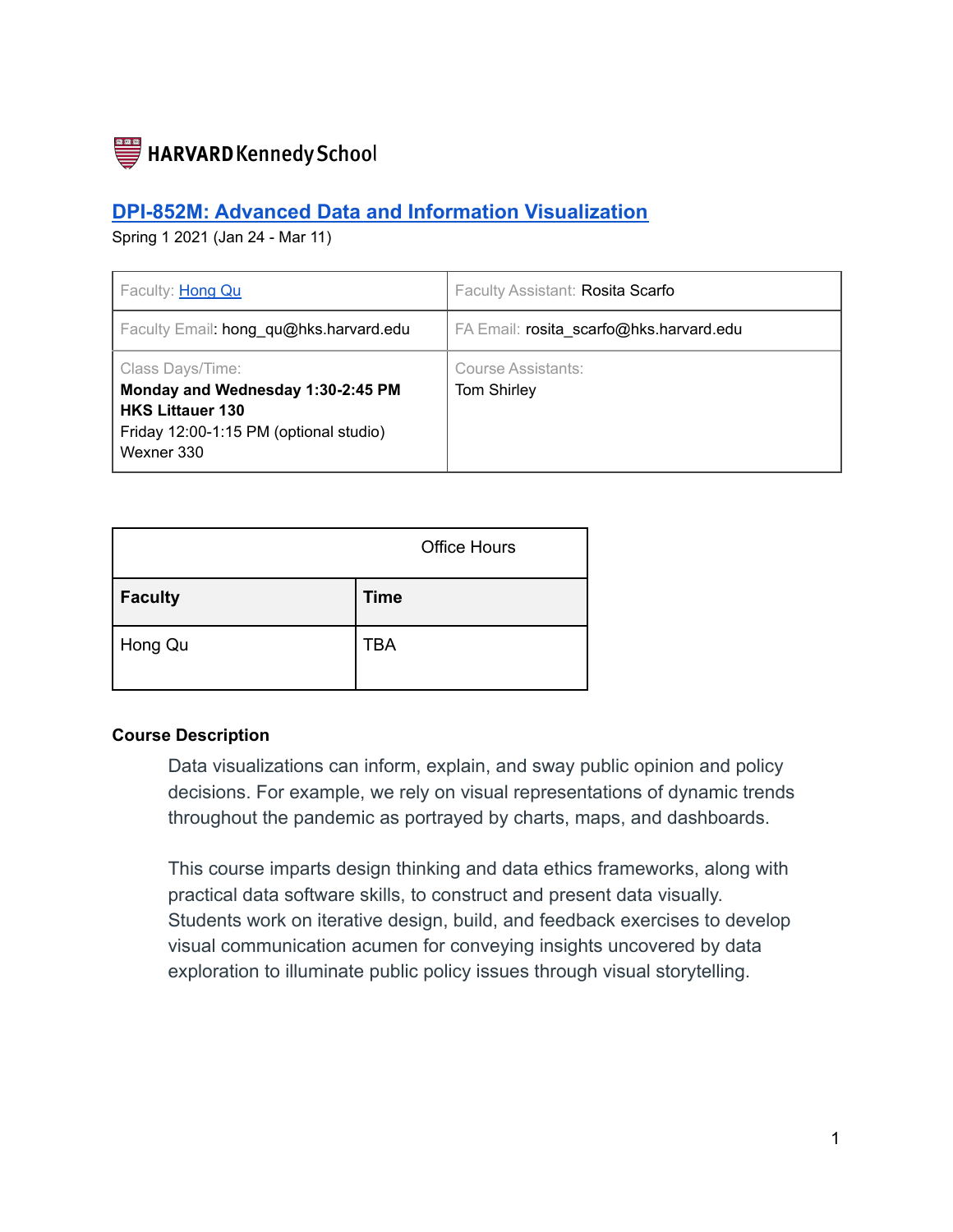## **Learning Objectives**

- Learn quantitative reasoning and computational skills for modeling, structuring, and cleaning big data sets for visual storytelling
- Apply design thinking and design principles to produce informative data visualizations
- Develop a critical approach to compiling and organizing data narratives
- Produce compelling interactive dashboards, maps, and applications to support public policy analysis and communication

## **Prerequisites**

DPI-851M: Data and Information [Visualization](https://www.hks.harvard.edu/courses/data-and-information-visualization) or permission of instructor

## **Course Structure**

|                                              |                                        | <b>Weekly Class Sessions</b> |             |  |  |
|----------------------------------------------|----------------------------------------|------------------------------|-------------|--|--|
| <b>Monday and Wednesday</b><br>(synchronous) | <b>Rest of the week (asynchronous)</b> |                              |             |  |  |
|                                              | Project work                           | Readings                     | Assignments |  |  |
| <b>Class Session</b>                         | $60'$ - $90'$                          | $15' - 45'$                  | 45' - 60'   |  |  |
| 75'                                          | Communicate with project clients       |                              |             |  |  |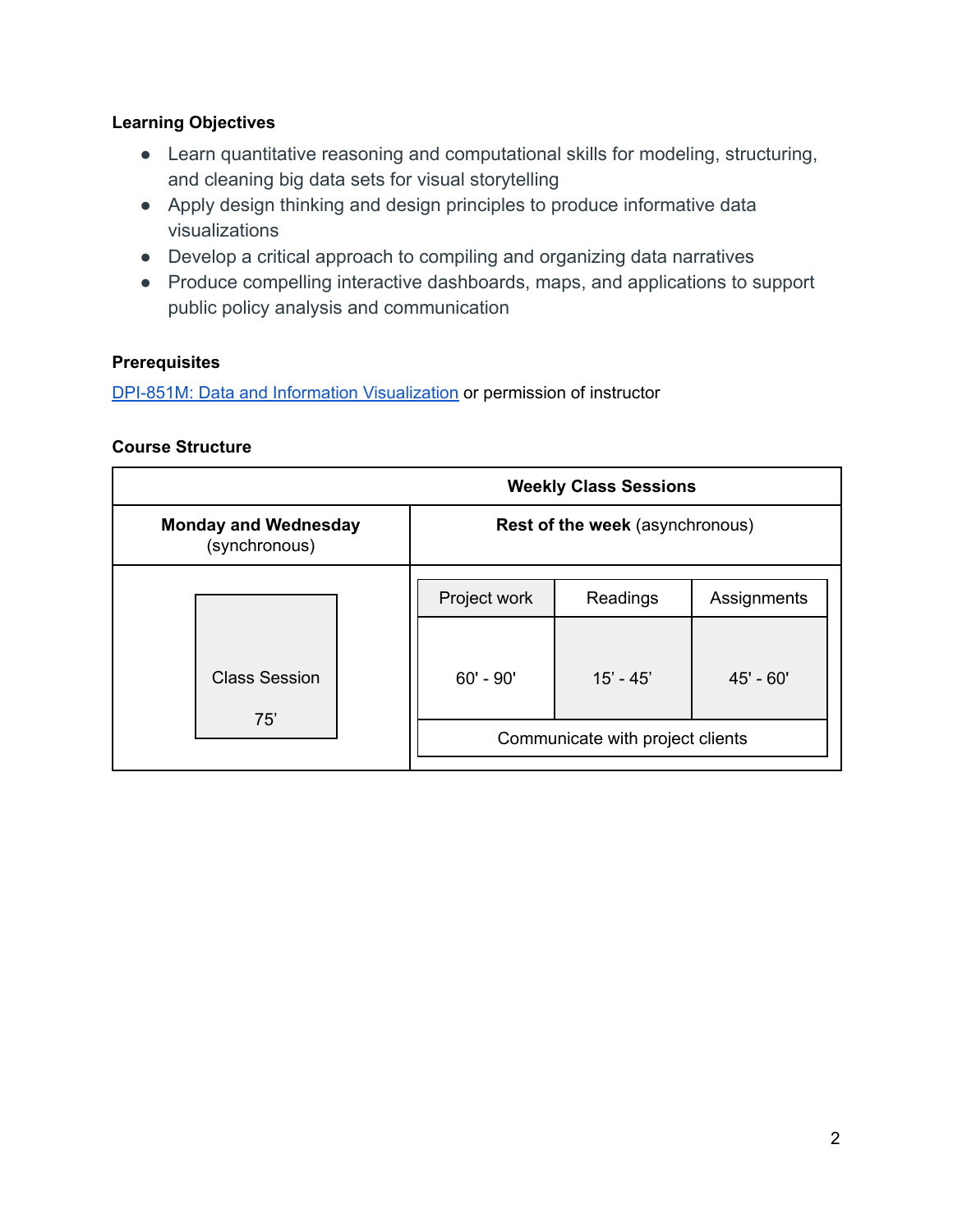#### **Assignments and Projects**

There will be weekly data visualization exercises to learn design and technical skills. Additionally, every student will work on a data visualization project to practice design thinking, ethical data analysis and visualization, and storytelling with social impact. Second year HKS students are welcomed and encouraged to use their PAE as their class project.

#### **Class Attendance**

Attendance is mandatory, though you may be excused for up to 1 absences if you inform the teaching team of any hardship. Attendance in the optional Friday studio sessions is highly recommended.

#### **Participation**

There will be numerous opportunities to participate in class and in digital settings to facilitate active learning and lively discussions. Every student has distinctive perspectives and questions which enrich the learning process for the entire class. Students are also encouraged to engage with the teaching team during office hours in one to one discussion. Students who volunteer as project manager for their group project will receive full credit for participation.

## **Grading**

| <b>Attendance</b>    | 10% |
|----------------------|-----|
| <b>Participation</b> | 20% |
| <b>Assignments</b>   | 20% |
| Project              | 50% |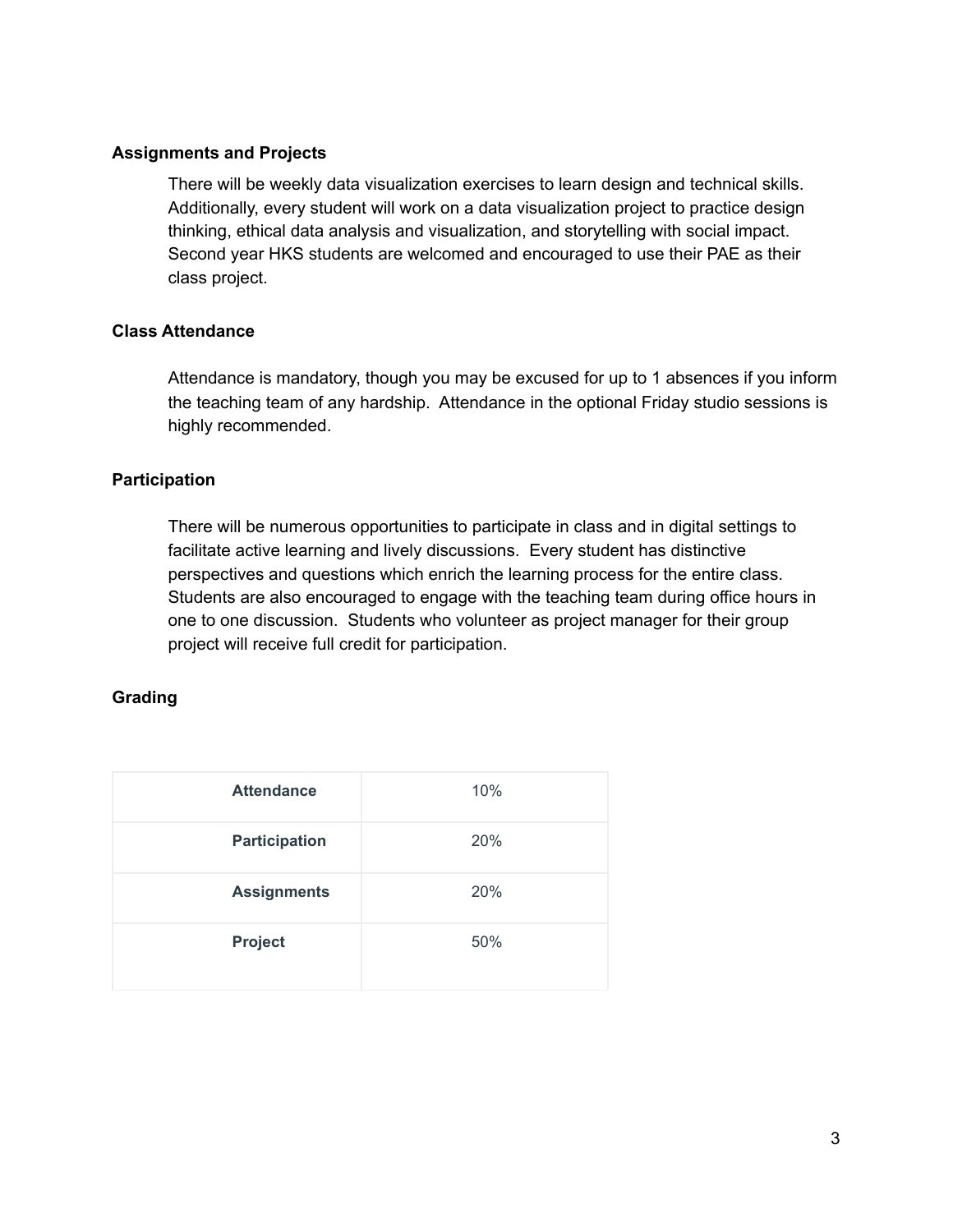#### **Course Organization, Materials, and Access**

#### **Textbooks**

**Required**

Cairo, A. *The Truthful Art: Data, Charts, and Maps for [Communication](https://learning-oreilly-com.ezp-prod1.hul.harvard.edu/library/view/the-truthful-art/9780133440492/)*. (2016). New Riders.

Cairo, A. (2013). *The functional art :an [introduction](https://learning-oreilly-com.ezp-prod1.hul.harvard.edu/library/view/the-functional-art/9780133041187/) to information graphics and [visualization](https://learning-oreilly-com.ezp-prod1.hul.harvard.edu/library/view/the-functional-art/9780133041187/)* (1st edition). New Riders.

Wexler, S. (n.d.). *The Big Picture: How to Use Data [Visualization](https://hollis.harvard.edu/primo-explore/fulldisplay?docid=01HVD_ALMA512503153680003941&context=L&vid=HVD2&lang=en_US&search_scope=everything&adaptor=Local%20Search%20Engine&tab=everything&query=any,contains,The%20Big%20Picture:%20How%20to%20Use%20Data%20Visualization%20to%20Make%20Better%20Decisions%E2%80%94Faster&offset=0) to Make Better [Decisions--Faster](https://hollis.harvard.edu/primo-explore/fulldisplay?docid=01HVD_ALMA512503153680003941&context=L&vid=HVD2&lang=en_US&search_scope=everything&adaptor=Local%20Search%20Engine&tab=everything&query=any,contains,The%20Big%20Picture:%20How%20to%20Use%20Data%20Visualization%20to%20Make%20Better%20Decisions%E2%80%94Faster&offset=0)*. McGraw-Hill Education.

#### **Recommended**

Knaflic, Cole Nussbaumer, *[Storytelling](https://learning-oreilly-com.ezp-prod1.hul.harvard.edu/library/view/storytelling-with-data/9781119002253/f_07.xhtml) with Data*, 2015.

Cairo, A. (2019). How charts lie: getting smarter about visual [informatio](https://hollis.harvard.edu/primo-explore/fulldisplay?docid=01HVD_ALMA212321618670003941&context=L&vid=HVD2&lang=en_US&search_scope=default_scope&adaptor=Local%20Search%20Engine&tab=books&query=any,contains,How%20Charts%20Lie:%20Getting%20Smarter%20about%20Visual%20Information&offset=0)n (First edition.). W. W. Norton & Company.

Few, Stephen. *Now You See It: Simple [Visualization](https://hollis.harvard.edu/primo-explore/fulldisplay?docid=01HVD_ALMA212132020860003941&context=L&vid=HVD2&lang=en_US&search_scope=default_scope&adaptor=Local%20Search%20Engine&tab=books&query=any,contains,stephen%20few&offset=0) Techniques for Quantitative [Analysis](https://hollis.harvard.edu/primo-explore/fulldisplay?docid=01HVD_ALMA212132020860003941&context=L&vid=HVD2&lang=en_US&search_scope=default_scope&adaptor=Local%20Search%20Engine&tab=books&query=any,contains,stephen%20few&offset=0)*. 1st edition. Oakland, Calif: Analytics Press, 2009.

Wexler, Steve, Shaffer, Jeffrey, & Cotgreave, Andy. (2017). The big [book](https://hollis.harvard.edu/primo-explore/fulldisplay?docid=TN_cdi_globaltitleindex_catalog_128644377&context=PC&vid=HVD2&lang=en_US&search_scope=everything&adaptor=primo_central_multiple_fe&tab=everything&query=any,contains,The%20Big%20Book%20of%20Dashboards&offset=0) of [dashboards](https://hollis.harvard.edu/primo-explore/fulldisplay?docid=TN_cdi_globaltitleindex_catalog_128644377&context=PC&vid=HVD2&lang=en_US&search_scope=everything&adaptor=primo_central_multiple_fe&tab=everything&query=any,contains,The%20Big%20Book%20of%20Dashboards&offset=0). Wiley.

Yau, Nathan. *Data Points: [Visualization](https://hollis.harvard.edu/primo-explore/fulldisplay?docid=01HVD_ALMA512227480720003941&context=L&vid=HVD2&lang=en_US&search_scope=default_scope&adaptor=Local%20Search%20Engine&tab=books&query=any,contains,data%20points,%20nathan%20yau&offset=0) That Means Something*. Indianapolis, IN: John Wiley & Sons, Inc, 2013.

Sleeper, Ryan. *Practical Tableau: 100 Tips, Tutorials, and [Strategies](https://hollis.harvard.edu/primo-explore/fulldisplay?docid=TN_sbo_s1_9781491977309&context=PC&vid=HVD2&lang=en_US&search_scope=everything&adaptor=primo_central_multiple_fe&tab=everything&query=any,contains,practical%20tableau&offset=0) from a Tableau Zen [Master](https://hollis.harvard.edu/primo-explore/fulldisplay?docid=TN_sbo_s1_9781491977309&context=PC&vid=HVD2&lang=en_US&search_scope=everything&adaptor=primo_central_multiple_fe&tab=everything&query=any,contains,practical%20tableau&offset=0)*. 1 edition. Beijing: O'Reilly Media, 2018. [\[Ebook](https://learning-oreilly-com.ezp-prod1.hul.harvard.edu/library/view/practical-tableau/9781491977309/ch01.html)]

Do No Harm Guide: Applying Equity Awareness in Data [Visualization](https://www.urban.org/research/publication/do-no-harm-guide-applying-equity-awareness-data-visualization)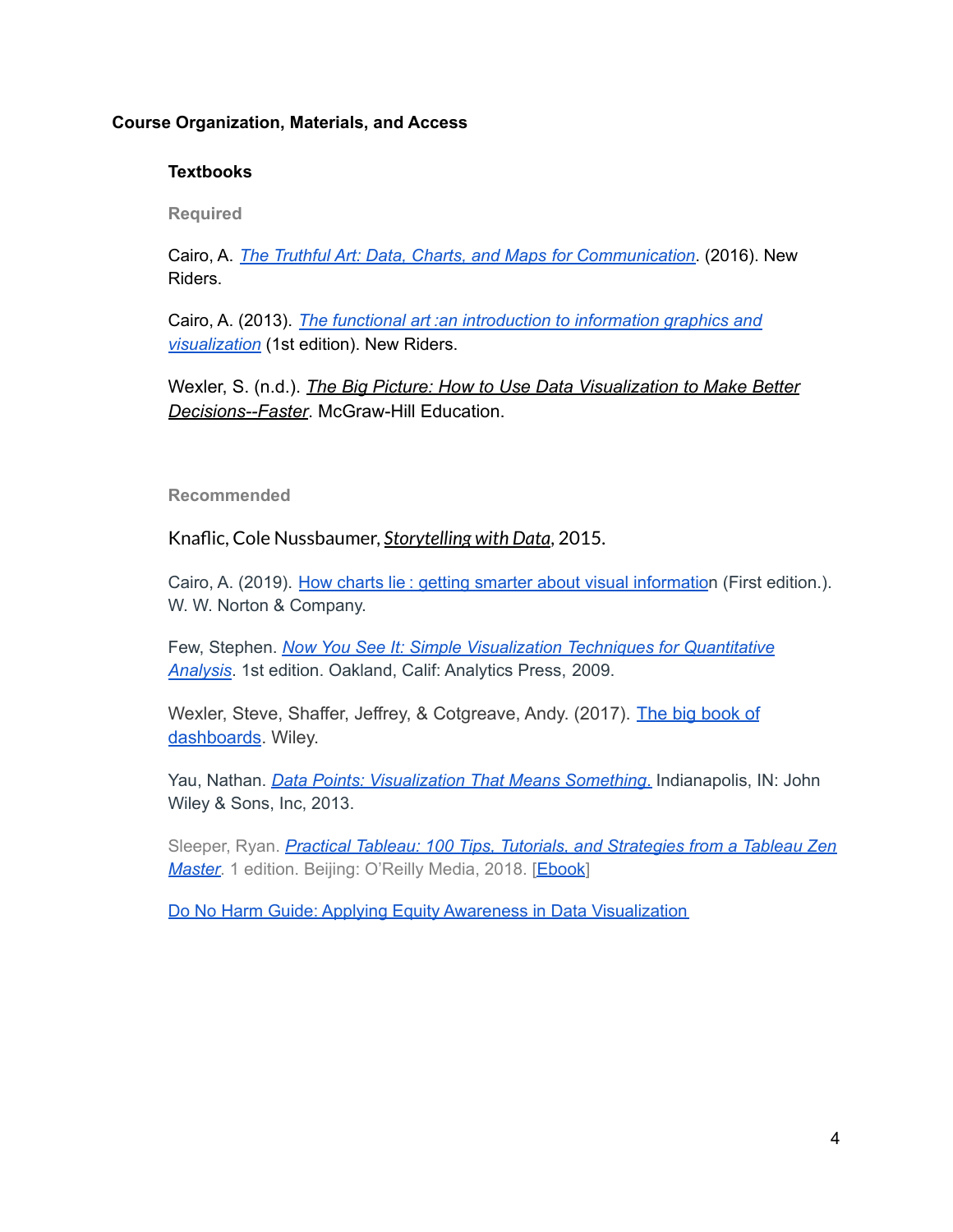#### **Software**

Core

- Excel
- [Google](https://www.google.com/sheets) Sheets
- [Tableau](https://www.tableau.com/)
- [Flourish](https://flourish.studio/)
- [Datawrapper](https://www.datawrapper.de/)
- [ArcGIS](https://storymaps.arcgis.com/)
- R
	- [Ggplot](https://ggplot2.tidyverse.org/reference/ggplot.html)
- Python
	- [Matplotlib](https://matplotlib.org/)

#### **Optional**

- **[Mapbox](https://www.mapbox.com/maps)**
- **[Gephi](https://gephi.org/)**
- [Observable](https://observablehq.com/)

#### **Academic Integrity**

We expect you to adhere to the **[Harvard](http://honor.fas.harvard.edu/honor-code) Honor Code** at all times.

Students are encouraged to work together to do homework problems. What is important is a student's eventual understanding of homework problems, and not how that is achieved. The honor principle applies to homework in the following way. What a student turns in as a homework solution is to be his or her own understanding of how to do the problem. Students must state what sources they have consulted, with whom they have collaborated, and from whom they have received help. The solutions you submit must be written by you alone. Any copying (electronic or otherwise) of another person's solutions, in whole or in part, is a violation of the Honor Code.

If you have any questions as to whether some action would be acceptable under the Academic Honor Code, please speak to me.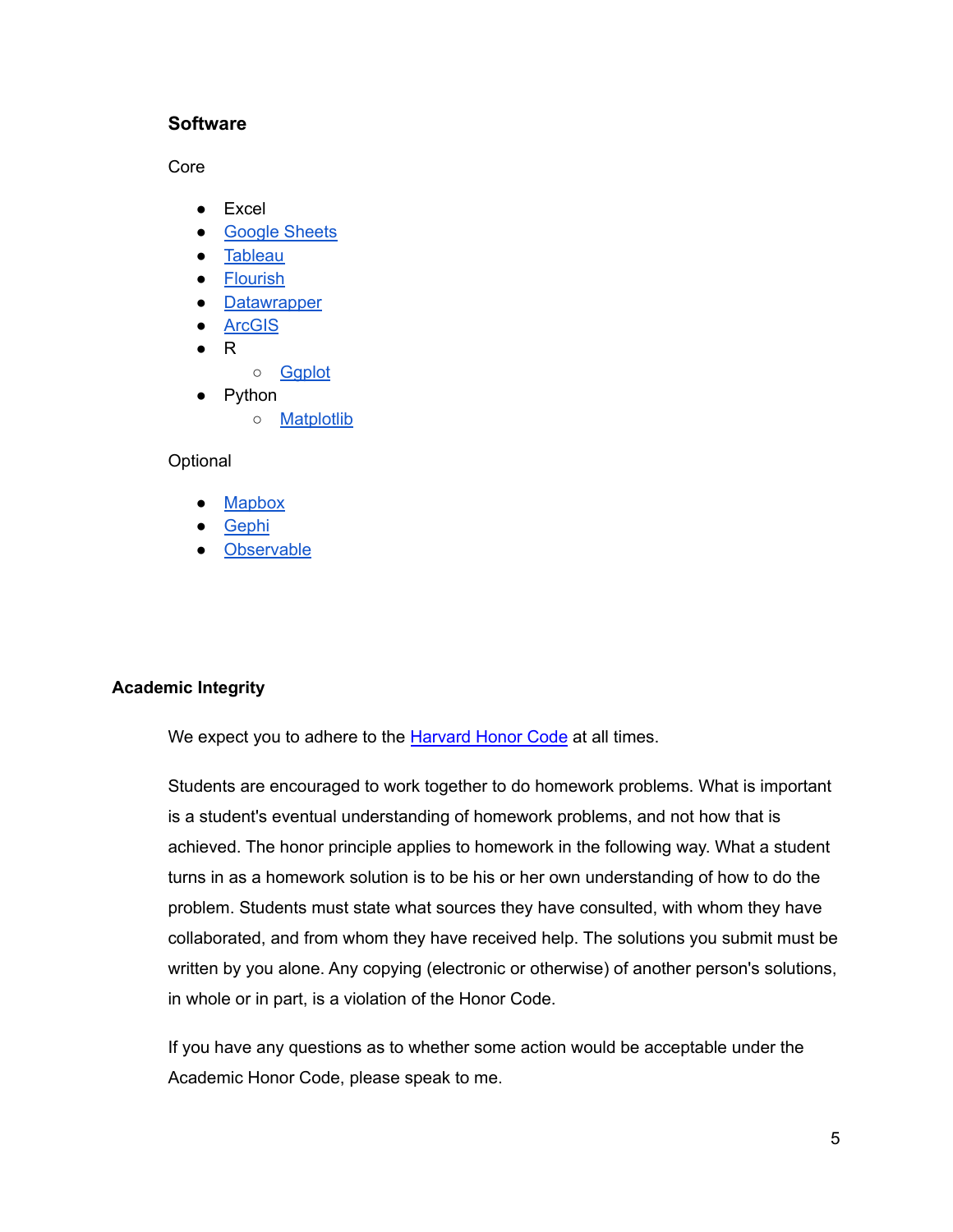#### **Accessibility & Accommodations for Student Learning**

Harvard Kennedy School is committed to the full inclusion of students with disabilities so they can be a part of the full HKS experience.

In accordance with Section 504 of the Rehabilitation Act of 1973, the Americans with Disabilities Act (ADA), and the Americans with Disabilities Act Amendments Act (ADAAA), HKS provides accommodations, services, and support to students with documented disabilities on an individual, case-by-case basis. Please let me or the teaching team know if there is anything we can do to supp

#### **Supporting Student Wellness**

Being a student myself, I identify with the stress, pressure, and intensity of academic endeavors. In the best moments, we appreciate how [Confucius](https://en.wikiquote.org/wiki/Confucius#Chapter_I) said: "Isn't it a pleasure to study and practice what you have learned?" Yet, we are often deluged with material and assignments that can feel overwhelming and burdensome.

I encourage every student to practice self-care. We should communicate genuinely with classmates and the teaching team to foster a supportive class community based on mutual understanding and strive to build up our collective fortitude. Beyond the classroom, Harvard's resources for wellness can be found on this student [support](https://knet.hks.harvard.edu/DPSA/DeanofStudents/Pages/Support.aspx) page.

#### **Supporting an Inclusive Classroom**

Every member of the Harvard community brings unique life experiences and perspectives into our classrooms and campus life. As schoolmates, we enrich each other's academic and social experiences by being appreciative of everyone's distinctive contributions. In this class, I hope we keep an open mind and heart towards each other, to grow together in this learning community as students, citizens, and friends in virtue as **Aristotle expounded**. Please speak up to express your ideas and share your personal experiences related to anything we cover in class as we journey together seeking veritas as experienced by diverse persons and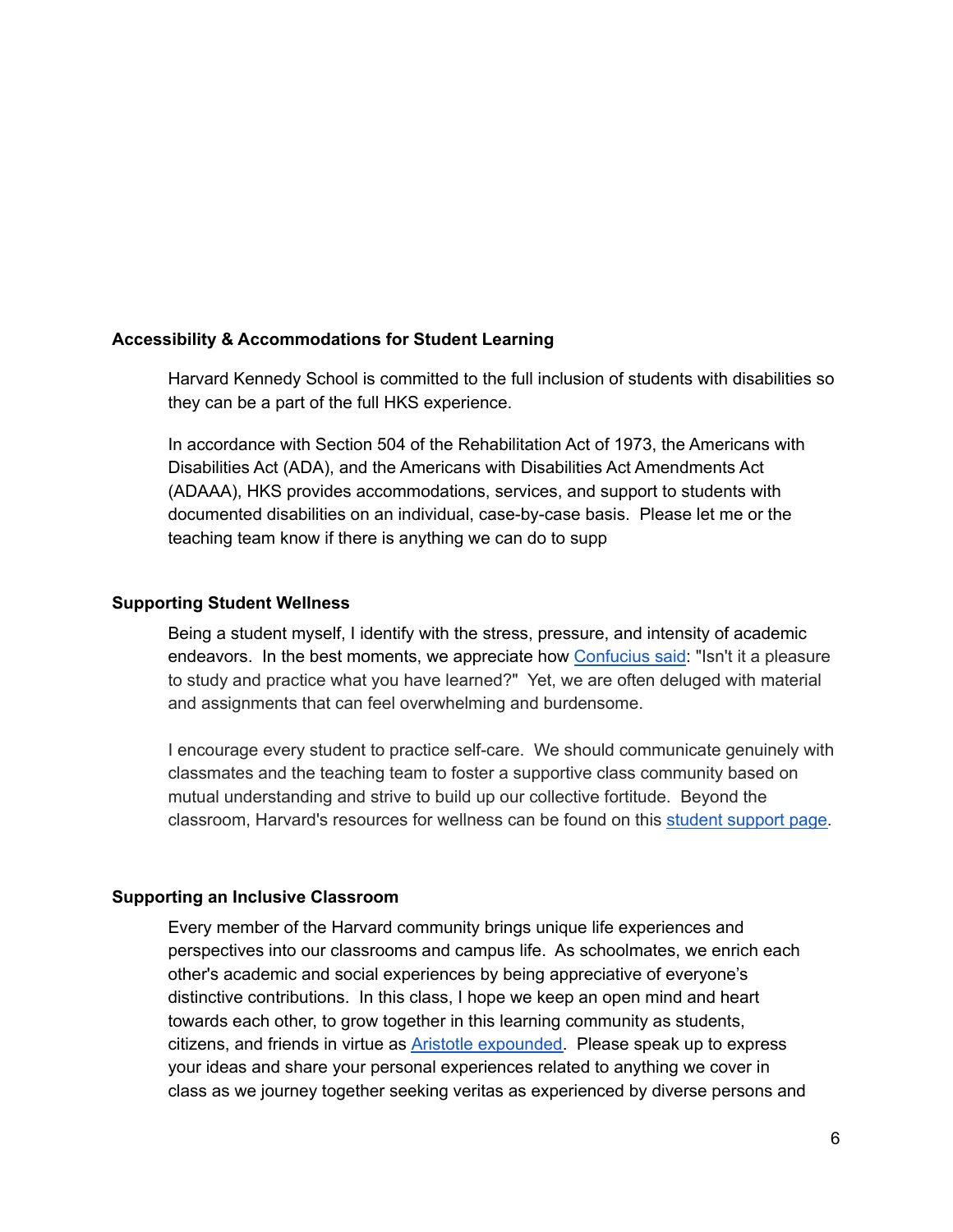communities. Please reach out to me directly if you have ideas or concerns for enhancing our inclusive community. Additionally HKS has an excellent office of diversity, inclusion and [belonging.](https://www.hks.harvard.edu/more/about/diversity-inclusion-and-belonging)

## **Harvard Library Resources**

[Visualization](https://library.harvard.edu/services-tools/visualization-support) Support - Jess Cohen-Tanugi - [library-viz@harvard.edu](mailto:library-viz@harvard.edu) Digital [Mapping](https://library.harvard.edu/services-tools/digital-mapping-and-gis-support) and GIS Support - [maps@harvard.edu](mailto:maps@harvard.edu)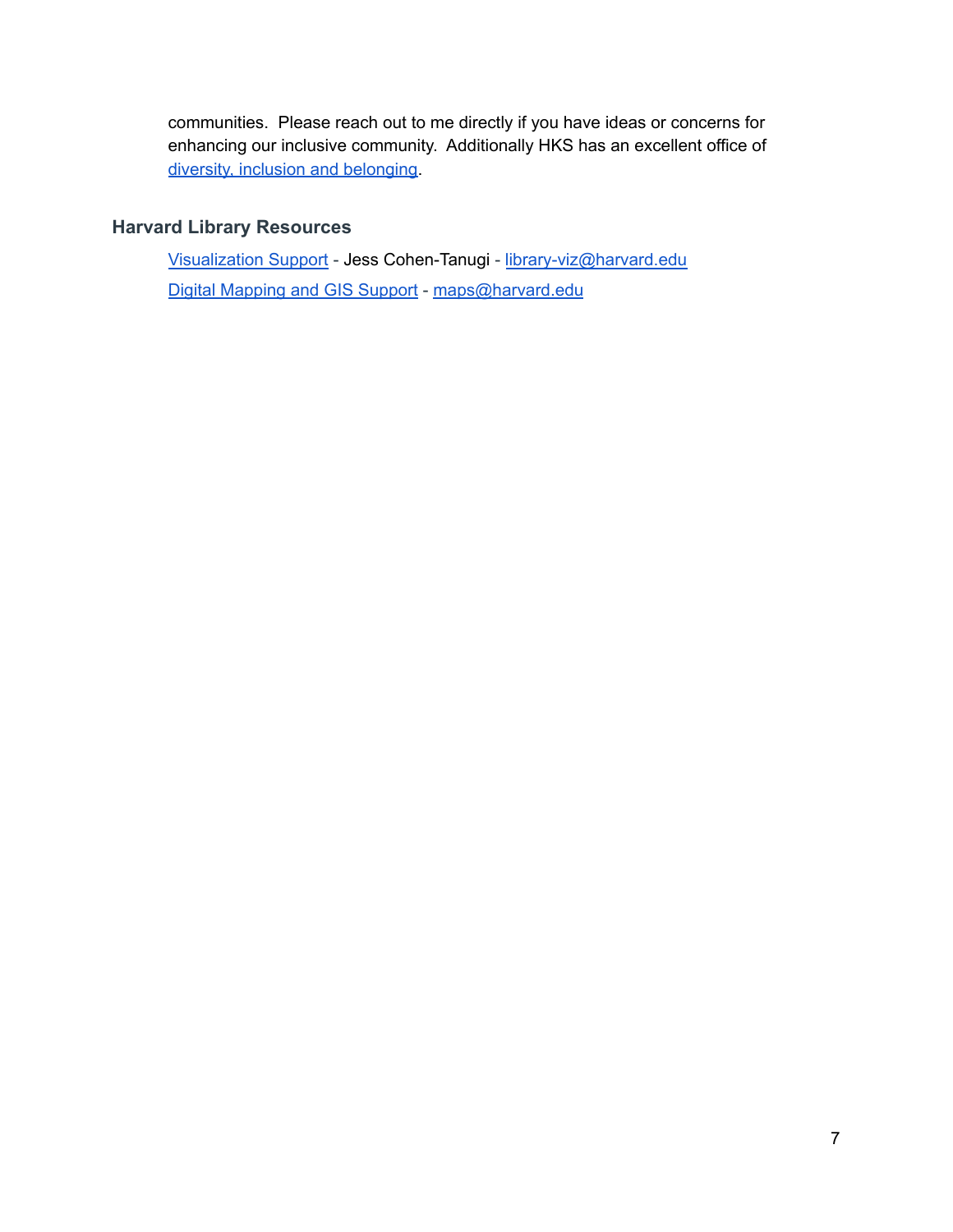# **Class Meetings, Readings, and Assignments**

(see the **HKS [Academic](https://www.hks.harvard.edu/educational-programs/academic-calendars-policies/academic-calendar-2021-2022) Calendar** for dates)

Please note that the specifics of this Course Syllabus is subject to change, and you will be responsible for abiding by any such changes. All changes will be communicated to you via email, course announcement, and/or Canvas.

| <b>UNIT</b>                            | <b>WEEK 1 Dashboards</b>                                                                                                                                                                                                            |                                              | Time |  |  |
|----------------------------------------|-------------------------------------------------------------------------------------------------------------------------------------------------------------------------------------------------------------------------------------|----------------------------------------------|------|--|--|
|                                        |                                                                                                                                                                                                                                     | <b>Synchronous Class Sessions</b>            |      |  |  |
| <b>Design</b><br><b>Principles and</b> |                                                                                                                                                                                                                                     | Lecture 1<br>Building a dashboard in Tableau | 75'  |  |  |
| <b>Excel</b>                           |                                                                                                                                                                                                                                     | <b>Asynchronous Exercise</b>                 |      |  |  |
|                                        |                                                                                                                                                                                                                                     | <b>Assign 1</b><br>Dashboard design          | 60'  |  |  |
| <b>Recommended</b><br><b>Material</b>  | Wexler, Steve, Shaffer, Jeffrey, & Cotgreave, Andy. (2017). The<br>big book of dashboards. Wiley.<br>Cairo, A. (2013). The functional art : an introduction to information<br>graphics and visualization (1st edition). New Riders. |                                              |      |  |  |

| <b>UNIT</b>        | <b>WEEK 2 Data Modeling and Cleaning</b> |                  |                                                     | Time |
|--------------------|------------------------------------------|------------------|-----------------------------------------------------|------|
|                    | <b>Synchronous Class Sessions</b>        |                  |                                                     |      |
| <b>Chart Types</b> |                                          | <b>Lecture 2</b> | Wrangling data using Excel, R, and<br><b>Python</b> | 75'  |
|                    | <b>Asynchronous Exercise</b>             |                  |                                                     |      |
|                    |                                          | Lab <sub>2</sub> | Data cleaning                                       | 60   |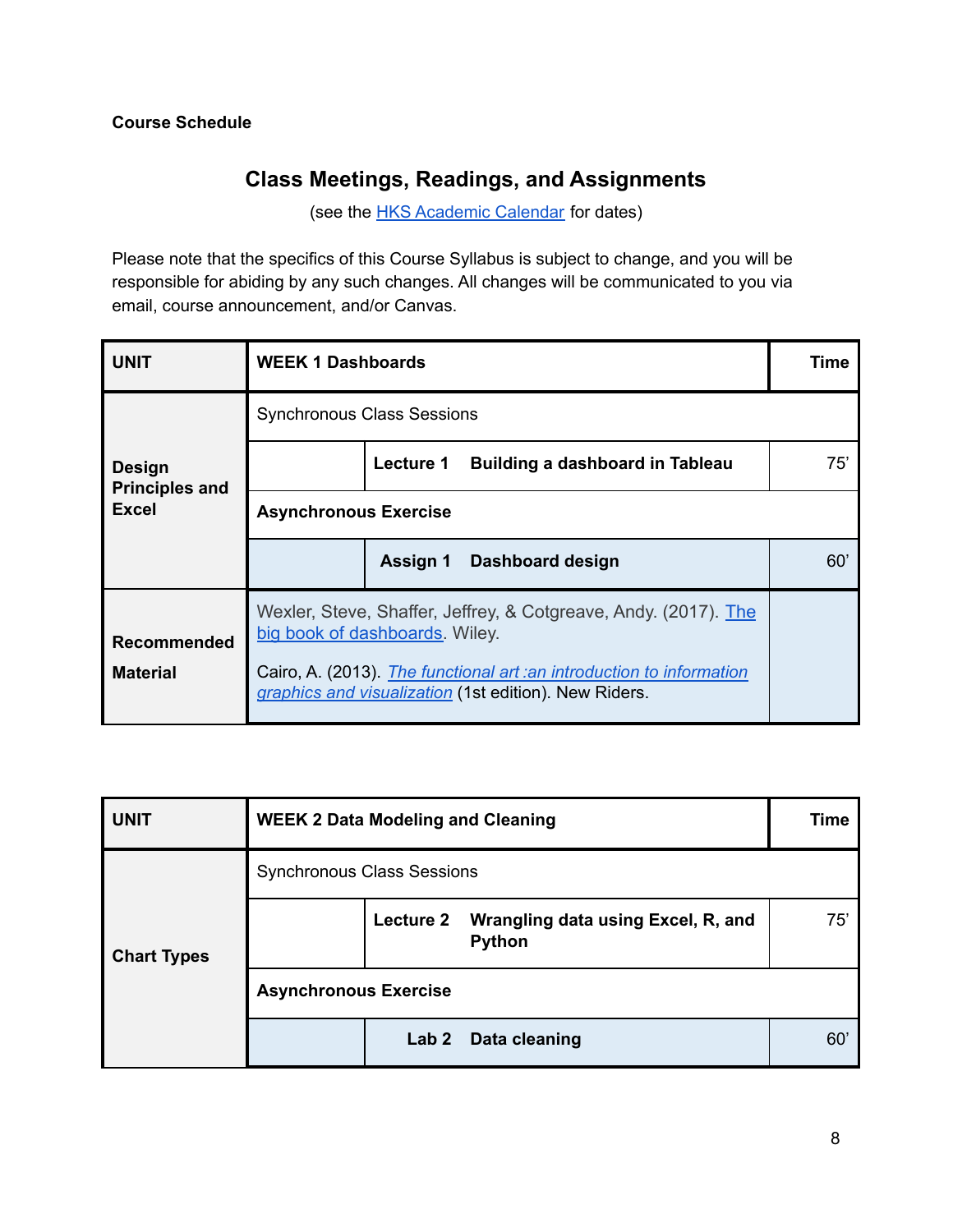| Recommended     | Our World in Data - All Charts<br>https://ourworldindata.org/charts | Optional |  |
|-----------------|---------------------------------------------------------------------|----------|--|
| <b>Material</b> | Python Pandas vs. R Dplyr                                           |          |  |

| <b>UNIT</b>                           | <b>WEEK 3 Exploratory Data Analysis</b>                                                                          | Time                                     |          |  |
|---------------------------------------|------------------------------------------------------------------------------------------------------------------|------------------------------------------|----------|--|
|                                       | <b>Synchronous Class Sessions</b><br>Lecture 3 Patterns, Trends, Outliers                                        |                                          |          |  |
| <b>Storytelling</b>                   |                                                                                                                  |                                          |          |  |
| with Data                             | <b>Asynchronous Exercise</b>                                                                                     |                                          |          |  |
|                                       |                                                                                                                  | Lab <sub>3</sub><br><b>Data Analysis</b> | 60'      |  |
| <b>Recommended</b><br><b>Material</b> | Yau, Nathan. Data Points: Visualization That Means Something.<br>Indianapolis, IN: John Wiley & Sons, Inc, 2013. |                                          | Optional |  |

| <b>UNIT</b>                           | <b>WEEK 4 Human-Centered Design</b>      | <b>Time</b>                                                    |          |
|---------------------------------------|------------------------------------------|----------------------------------------------------------------|----------|
|                                       | <b>Synchronous Class Sessions</b>        |                                                                |          |
| <b>Exploratory</b>                    | Lecture 4 Personas, Scenarios, and Goals |                                                                |          |
| <b>Data Analysis</b>                  | <b>Asynchronous Exercise</b>             |                                                                |          |
|                                       |                                          | User research<br>Lab <sub>4</sub>                              | 60       |
| <b>Recommended</b><br><b>Material</b> | <b>Visualizations</b>                    | <b>Four User-Centered Strategies for Designing Useful Data</b> | Optional |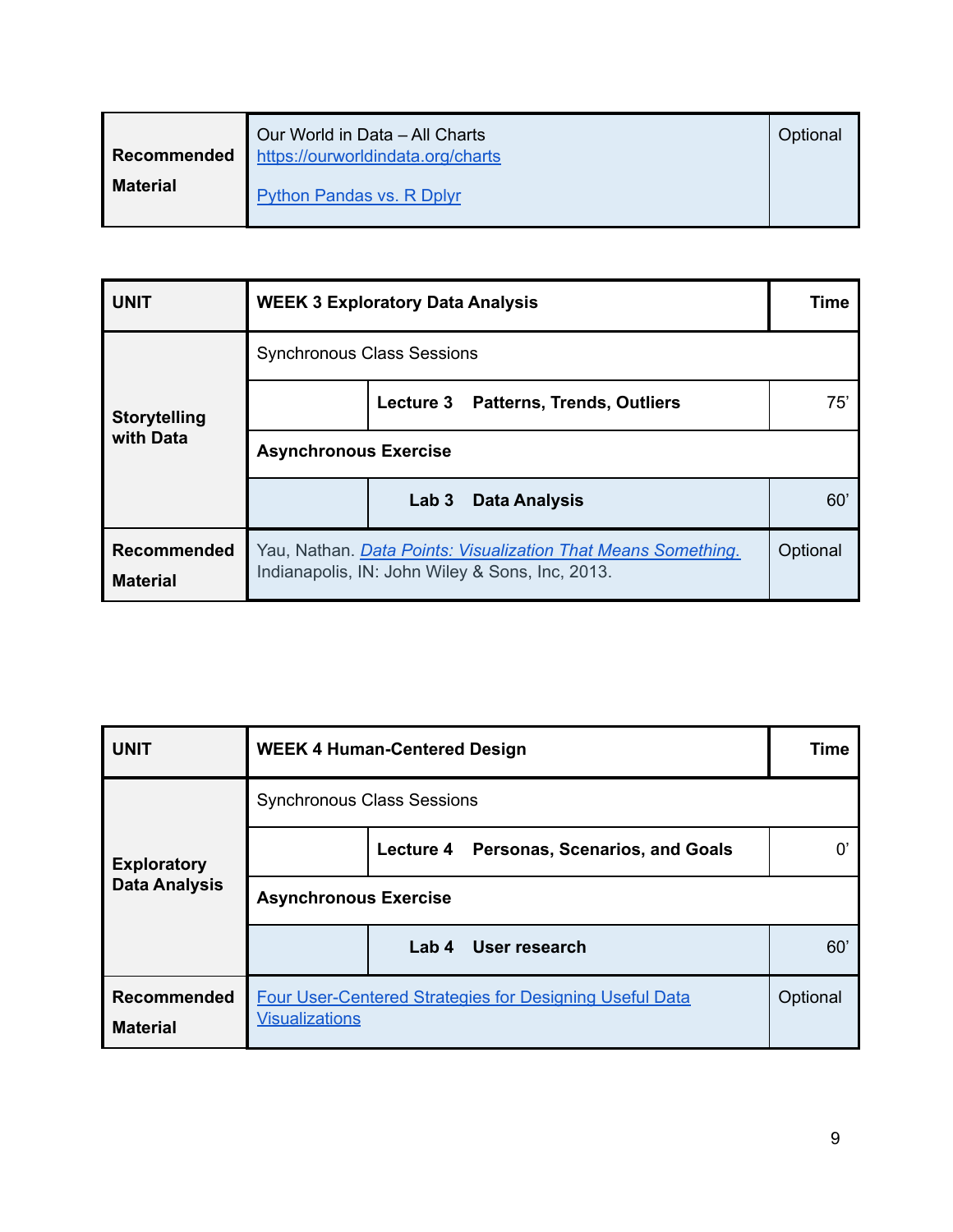| <b>UNIT</b>                           | <b>WEEK 5 Project Check-in</b>                                                              |                                       | Time     |
|---------------------------------------|---------------------------------------------------------------------------------------------|---------------------------------------|----------|
|                                       | <b>Synchronous Class Sessions</b>                                                           |                                       |          |
| <b>User Centered</b><br><b>Design</b> |                                                                                             | <b>Lecture 5 User Centered Design</b> |          |
|                                       | <b>Asynchronous Exercise</b>                                                                |                                       |          |
|                                       |                                                                                             | Lab 5 Peer critique                   | 60'      |
| <b>Recommended</b><br><b>Material</b> | Cairo, A. The Truthful Art: Data, Charts, and Maps for<br>Communication (2016). New Riders. |                                       | Optional |

| <b>UNIT</b>                             |                                                                                                                                                                                                        | <b>WEEK 6 Humanizing Numbers and Statistics</b>       |                            |     |  |  |
|-----------------------------------------|--------------------------------------------------------------------------------------------------------------------------------------------------------------------------------------------------------|-------------------------------------------------------|----------------------------|-----|--|--|
|                                         | <b>Synchronous Class Sessions</b>                                                                                                                                                                      |                                                       |                            |     |  |  |
| <b>Visualizing</b><br><b>Geospatial</b> |                                                                                                                                                                                                        | Lecture 6<br><b>Empathetic Storytelling with Data</b> |                            |     |  |  |
| Data                                    | <b>Asynchronous Exercise</b>                                                                                                                                                                           |                                                       |                            |     |  |  |
|                                         |                                                                                                                                                                                                        | Lab 6                                                 | <b>Design Presentation</b> | 60' |  |  |
| <b>Recommended</b>                      | Do No Harm Guide: Applying Equity Awareness in Data<br><b>Visualization</b><br>Cairo, A. (2019). How charts lie: getting smarter about visual<br>information (First edition.). W. W. Norton & Company. |                                                       |                            |     |  |  |
| <b>Material</b>                         |                                                                                                                                                                                                        |                                                       |                            |     |  |  |